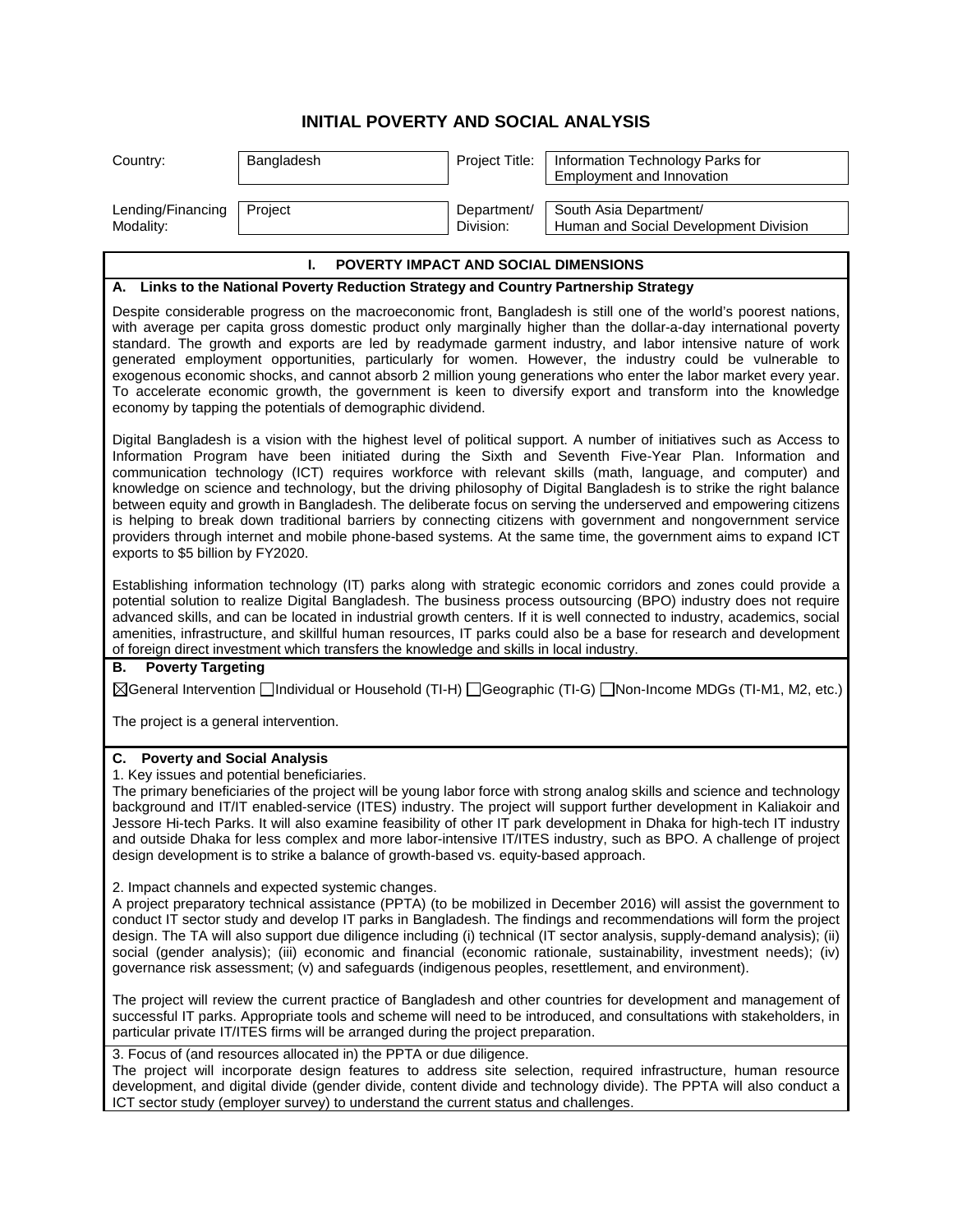| 4. Specific analysis for policy-based lending. N/A                                                                                                                                                                                                                                                                                                                                                                                                                                                                                                                                                                                                                                                                                                                                                                                                                                                                                                                                                                                                                                                                                                                                                                                            |  |  |  |
|-----------------------------------------------------------------------------------------------------------------------------------------------------------------------------------------------------------------------------------------------------------------------------------------------------------------------------------------------------------------------------------------------------------------------------------------------------------------------------------------------------------------------------------------------------------------------------------------------------------------------------------------------------------------------------------------------------------------------------------------------------------------------------------------------------------------------------------------------------------------------------------------------------------------------------------------------------------------------------------------------------------------------------------------------------------------------------------------------------------------------------------------------------------------------------------------------------------------------------------------------|--|--|--|
| <b>GENDER AND DEVELOPMENT</b><br>Ш.                                                                                                                                                                                                                                                                                                                                                                                                                                                                                                                                                                                                                                                                                                                                                                                                                                                                                                                                                                                                                                                                                                                                                                                                           |  |  |  |
| 1. What are the key gender issues in the sector/subsector that are likely to be relevant to this project or program?                                                                                                                                                                                                                                                                                                                                                                                                                                                                                                                                                                                                                                                                                                                                                                                                                                                                                                                                                                                                                                                                                                                          |  |  |  |
| Female labor force participation rate in Bangladesh has been increasing along with its strong economic growth.<br>According to the Labor Force Survey in 2013, the figure increased 7 percentage points over the last decade, from<br>26.1% in 2002-2003 to 33.5% in 2013. The estimated female share of overall employment was 29%, and female<br>employment was mostly in agriculture and craft industry. The estimated share of women in wage and salaried<br>employment outside the agricultural sector in 2013 was 31.6% as a whole.                                                                                                                                                                                                                                                                                                                                                                                                                                                                                                                                                                                                                                                                                                     |  |  |  |
| While mobile phone penetration rate is high, the proportion of people using computer and internet is low, particularly<br>for women. According to the ICT Use and Access by Individuals and Households Bangladesh, 2013, 82.8% of<br>women, 15 years and above, use cell phone (92.4% for male); but only 4.5% and 6.2% female use computer and<br>internet (8.7% and 10.3% for male). Those who use the computer and internet have a higher academic background,<br>such as higher secondary and tertiary.                                                                                                                                                                                                                                                                                                                                                                                                                                                                                                                                                                                                                                                                                                                                   |  |  |  |
| However, females show growing interests for obtaining job in the IT/ITES industry. The recent World Bank tracer<br>study for short-term training program in Bangladesh found that the proportion of female students in computer stream<br>(30%) is second highest among seven industries after the garment industry (86%). Global practice presents that<br>women constitute a large part of the workforce in the ITES/BPO segment (for example women constituted 65% of the<br>ITES workforce in the Philippines). The sector therefore affords an important opportunity for creating avenues of<br>productive employment for a large number of women in Bangladesh. The female wage employment rate is 11%,<br>which is still half of the figure in males (22%). If appropriate training, information, and opportunity were provided,<br>females could have better access to jobs in the IT/ITES industry.                                                                                                                                                                                                                                                                                                                                  |  |  |  |
| To develop the detailed project design, gender issues will be carefully studied, especially on Asian Development<br>Bank's on-going support to the (i) Secondary Education Sector Investment Program (Tranche 1 and 2), and (ii) Skills<br>for Employment Investment Program (Tranche 1 and 2) to make good transition from schools to workplace and make<br>synergies of gender interventions.                                                                                                                                                                                                                                                                                                                                                                                                                                                                                                                                                                                                                                                                                                                                                                                                                                               |  |  |  |
| 2. Does the proposed project or program have the potential to make a contribution to the promotion of gender equity<br>and/or empowerment of women by providing women's access to and use of opportunities, services, resources,<br>assets, and participation in decision making? $\boxtimes$ Yes<br>$\Box$ No<br>The project will include features to ensure gender equity to promote women-led start-ups in IT/ITES industry, and<br>incorporate specific targets in the design and monitoring framework and gender action plan. It will also promote<br>women's role and capacity outside of stereotype occupations.                                                                                                                                                                                                                                                                                                                                                                                                                                                                                                                                                                                                                       |  |  |  |
| 3. Could the proposed project have an adverse impact on women and/or girls or widen gender inequality?<br>$\boxtimes$ Yes<br>$\Box$ No                                                                                                                                                                                                                                                                                                                                                                                                                                                                                                                                                                                                                                                                                                                                                                                                                                                                                                                                                                                                                                                                                                        |  |  |  |
| The project intends to include the empowerment of women entrepreneurship in the IT industry in Bangladesh.                                                                                                                                                                                                                                                                                                                                                                                                                                                                                                                                                                                                                                                                                                                                                                                                                                                                                                                                                                                                                                                                                                                                    |  |  |  |
| 4. Indicate the intended gender mainstreaming category:<br>GEN (gender equity)<br>$\Box$ EGM (effective gender mainstreaming)<br>$\boxtimes$ SGE (some gender elements)<br>$\Box$ NGE (no gender elements)                                                                                                                                                                                                                                                                                                                                                                                                                                                                                                                                                                                                                                                                                                                                                                                                                                                                                                                                                                                                                                    |  |  |  |
| Ш.<br><b>PARTICIPATION AND EMPOWERMENT</b>                                                                                                                                                                                                                                                                                                                                                                                                                                                                                                                                                                                                                                                                                                                                                                                                                                                                                                                                                                                                                                                                                                                                                                                                    |  |  |  |
| 1. Who are the main stakeholders of the project, including beneficiaries and negatively affected people? Identify how<br>they will participate in the project design.                                                                                                                                                                                                                                                                                                                                                                                                                                                                                                                                                                                                                                                                                                                                                                                                                                                                                                                                                                                                                                                                         |  |  |  |
| There are a large number of stakeholders involving preparation and implementation of the project. They include high-<br>level policy makers, Bangladesh Hi-tech Park Authority, ICT Division of the Ministry of Posts, Telecommunication and<br>Information Technology, Ministry of Education, University Grants Commission, Bangladesh Computer Council,<br>Bangladesh Association of Software & Information Services, Bangladesh Associations of Call Center Operations,<br>other business associations, students with business, and science and technology stream. The local IT/ITES<br>companies will benefit from significantly increased business opportunities from the expected increase in industry<br>revenue, support from the ICT Division as the anchor institution for IT/ITES industry development, and improved<br>international perception of their IT/ITES capabilities.<br>Workshop has already been organized on 30 March 2016. Series of consultations with key stakeholders, particularly<br>with the private sector to accommodate their demands, will be conducted under the PPTA implementation.<br>2. How can the project contribute (in a systemic way) to engaging and empowering stakeholders and beneficiaries, |  |  |  |
| particularly, the poor, vulnerable and excluded groups? What issues in the project design require participation of the<br>poor and excluded?                                                                                                                                                                                                                                                                                                                                                                                                                                                                                                                                                                                                                                                                                                                                                                                                                                                                                                                                                                                                                                                                                                  |  |  |  |